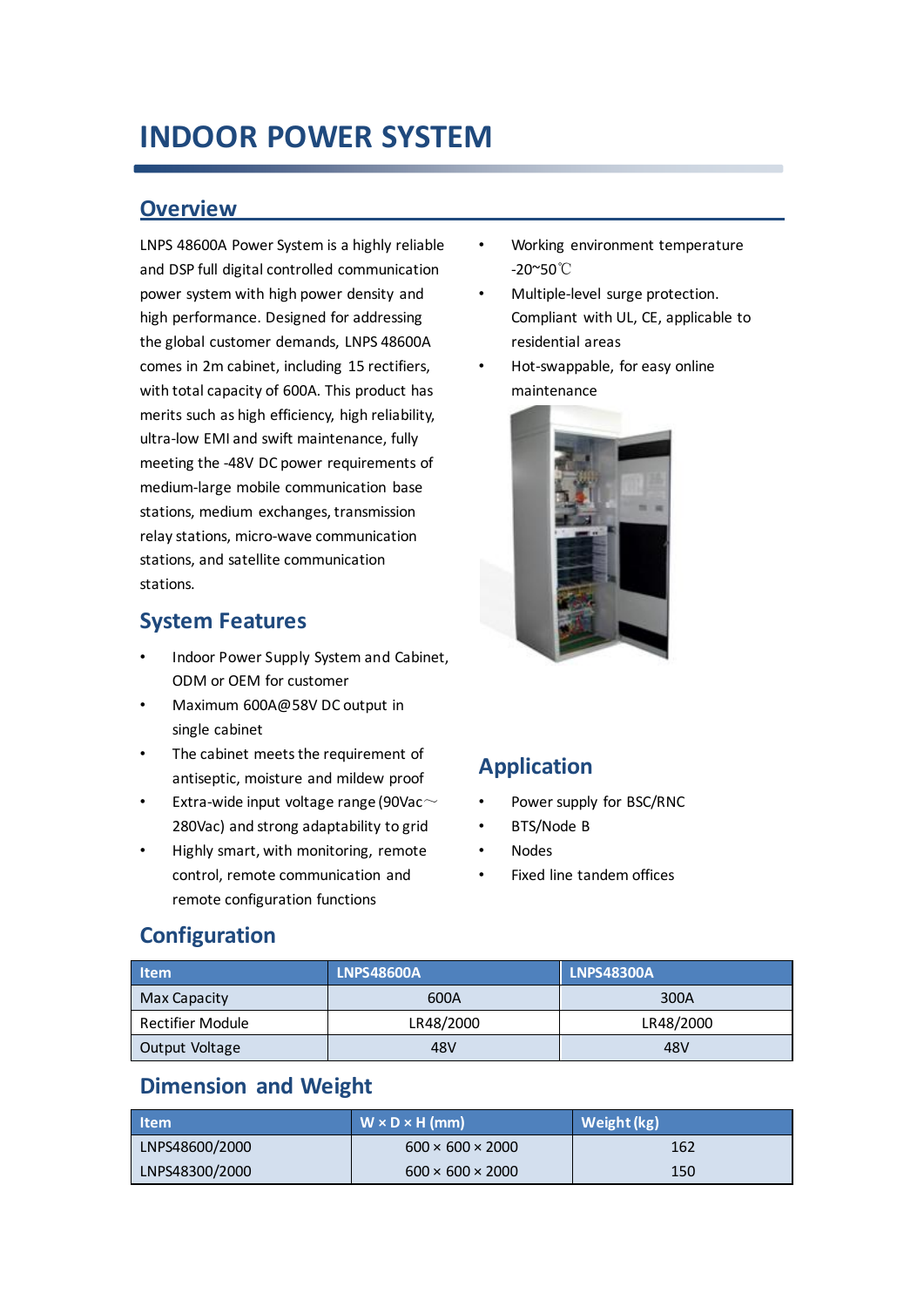# **OUTDOOR POWER SYSTEM**

#### **Overview**

LNPS48300A /O outdoor power system is designed for different climate conditions, being equipped with customized design heaters and thermal management suitable for a specified temperature range and humidity, which can significantly save cooling cost and site rental.

LNPS 48300A/O outdoor power system has excellent reliable performance and top quality outdoor protection cabinet, providing stable and reliable power supply for various outdoor communication devices.

### **System Features**

- Integrated solution, reducing difficulty of site selection and operational
- Wide input voltage range, from 90to 280Vac, adaptable to various and poor power grids
- Reliable and highly efficient heat exchange technology, operational normally under ambient temperature of -40℃~+55℃
- IP55 protection class
- Smart battery management
- RS232 port for remote monitoring
- Alarming and protection functions

## **Application**

• Outdoor UMTS/GSM/CDMA base stations;

## **Configuration**



- Outdoor distributed base stations
- Outdoor network access points





| <b>Item</b>                          | <b>LNPS 48200A/O</b>         | <b>LNPS 48300A/O</b>         |
|--------------------------------------|------------------------------|------------------------------|
| Max Capacity                         | 200A                         | 300A                         |
| Rectifier Module                     | GPR4530D                     | GPR4830D                     |
| Output Voltage                       | 48V                          | 48V                          |
| Dimension $W \times D \times H$ (mm) | $600 \times 600 \times 1600$ | $600 \times 600 \times 1600$ |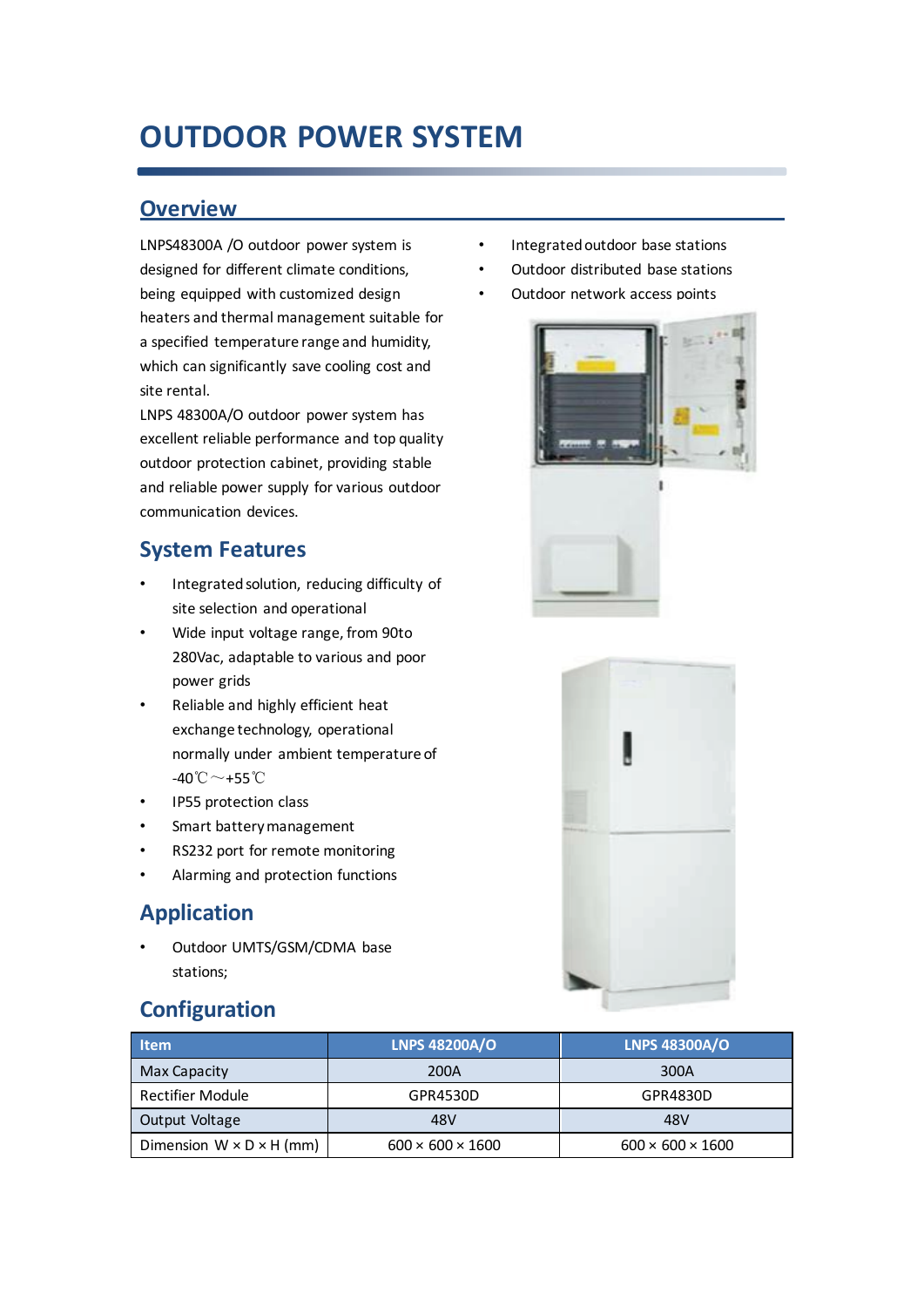# **INTEGRATED POWER SYSTEM**

#### **Overview**

LNPS48 300A/INT Integrated power system is customized design for space and rental saving, the integrated system adopts modular design, rectifier cabinet and battery cabinet can be separate, which can be flexibly composed of different capacity DC power systems, 2-4 strings of 12V/150Ah batteries can be installed in the cabinets.

#### **System Features**

- Compact structure, saving occupied space and rental
- Flexible structure to satisfy different requirements, the rectifier cabinet and battery cabinet are design to be separate, the power cabinet and battery cabinet can be placed in parallel or vertical, suitable for different needs.
- High-efficiency module and hibernation function, saving electricity cost.
- Hot-swap and online capacity expansion
- Front access design for easy installation and maintenance
- Ultra-low EMI, suitable for residential environment

## **Application**

- UMTS/GSM/CDMA base stations
- Broadband access stations
- Transmission hub stations

## **Dimension and Weight**

| Item.           | $W \times D \times H$ (mm) | Weight (kg) |  |
|-----------------|----------------------------|-------------|--|
| System with 2   | 600×600×1600               | 105         |  |
| battery shelves |                            |             |  |
| System with 4   |                            |             |  |
| battery shelves | 600×600×2000               | 110         |  |







## **Configuration**

| <b>Item</b>            | <b>LNPS48 200A/INT</b>       | <b>LNPS48 300A/INT</b>     |
|------------------------|------------------------------|----------------------------|
| Max Capacity           | 200A                         | 300A                       |
| Rectifier Module       | GPR4830D                     | GPR4830D                   |
| <b>Battery Shelves</b> | $1^{\sim}3$ banks $12V150Ah$ | $2^{\sim}4$ banks 12V150Ah |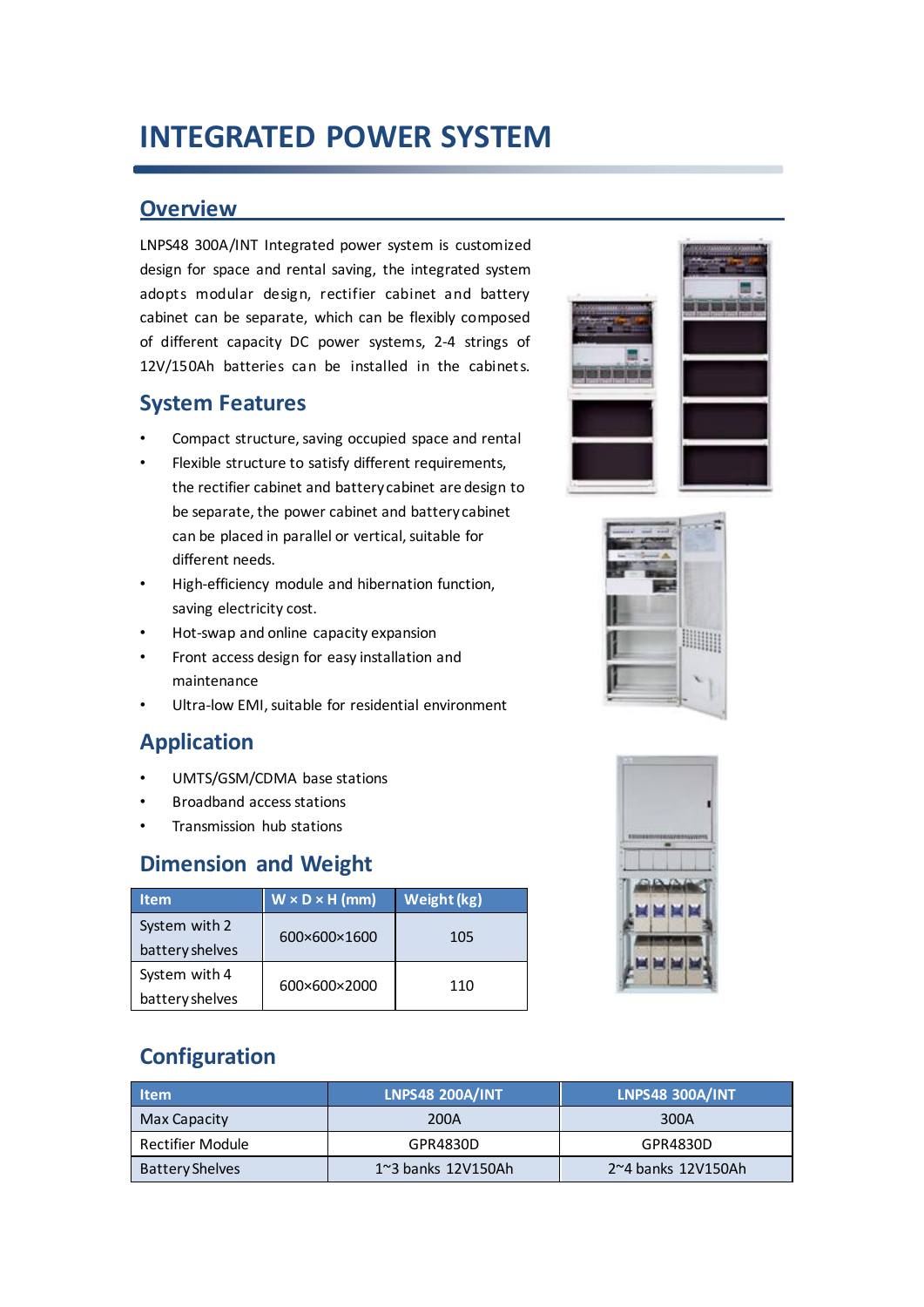## **LIANNET MINI SHELTER SYSTEM**

#### **Overview**

LIANNET Mini-shelter is a cabinet which is used for outdoors and provides mechanical and environmental protections for the communication equipments inside it. It has the following merits: high integration, flexible intension, easy co nfiguration, strong environmental adaptation and free of person-entry maintenance. LIANNET Mini-shelter was developed for easing operators' pressure in site acquisition, meeting operators' requirements for energy saving and flexible expansion. As an innovative installation solution for site equipment, it not only has a large housing capability like traditional shelter, but also adopts independent compartment temperature control method as outdoor cabinet.

#### **System Features**

- ALL-IN-ONE encapsulation for wireless, transmission, rectifier, battery, monitor and distribution
- Integration reduces CME cost. Compare to traditional room, mini shelter costs Lower and builds faster
- Small footprint, less rental cost, compared with traditional shelters, its covers area is less than 60%.
- High adaptability. For city, suburb, mountain, highway
- Modular design, modular function, convenient and flexible configuration based on customer's require
- Easy installation and maintenance, Reduce the implementation and maintenance cost
- Cooling mode: Heat Exchanger, Fan, TEC optional





## **Application**

- Outdoor UMTS/GSM/CDMA base stations
- Sites with limited space and not suitable for building construction
- Stations that require shared power sources

## **Configuration**

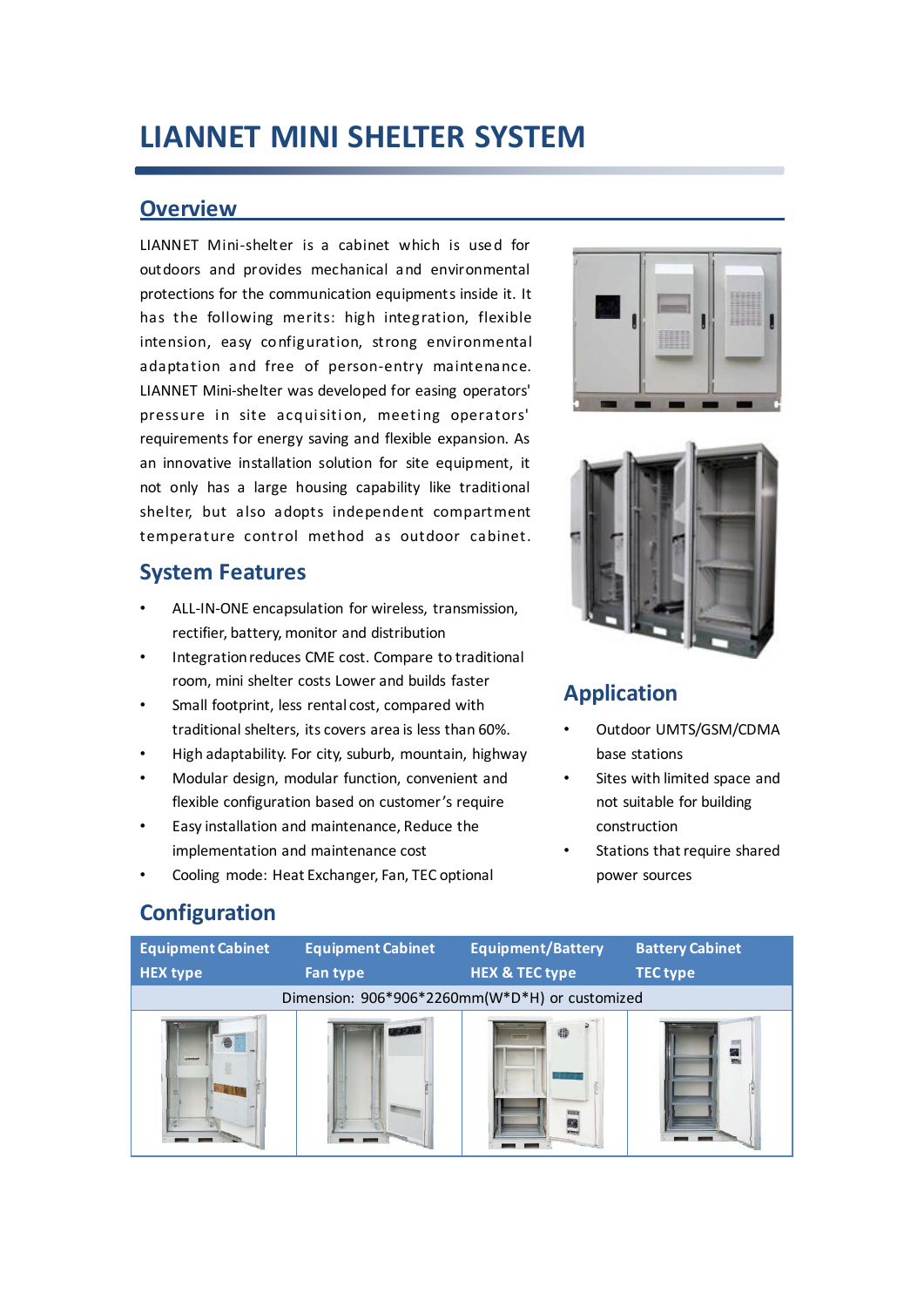# **LIANNET CUSTOMIZED POWER SYSTEM**

### **Overview**

Due to the different country and region with various environment and climate conditions, the operators have their own use custom and requirement. To fulfill diversified requirements and scenarios, LIANNET provides customized products and solutions for operators with ODM and OEM. All customized products and solutions are strictly following customer's standard and requirement with high reliability, efficiency and smart energy features

## **System Features**

- Compact structure, saving occupied space and rental
- Integration reduces CME cost with Lower costs and faster builds
- High-efficiency module and hibernation function, saving electricity cost
- Large housing capability for wireless, transmission, rectifier, battery, monitor and distribution inside
- Full front access for easy installation and maintenance
- Perfect lightning and surge protection at AC side, DC side and signal interfaces
- Ultra-low EMI, suitable for residential environment
- System capacity range from 90A~600A

## **Application**

- 3G, GSM, CDMA mobile base stations
- Sites with limited space and not suitable for building construction
- Small and medium exchanges, rural telephone and access networks
- Transmission relay stations
- Communication equipment rooms and wireless base stations of railway intermediate stations

with enough spare space for other equipment



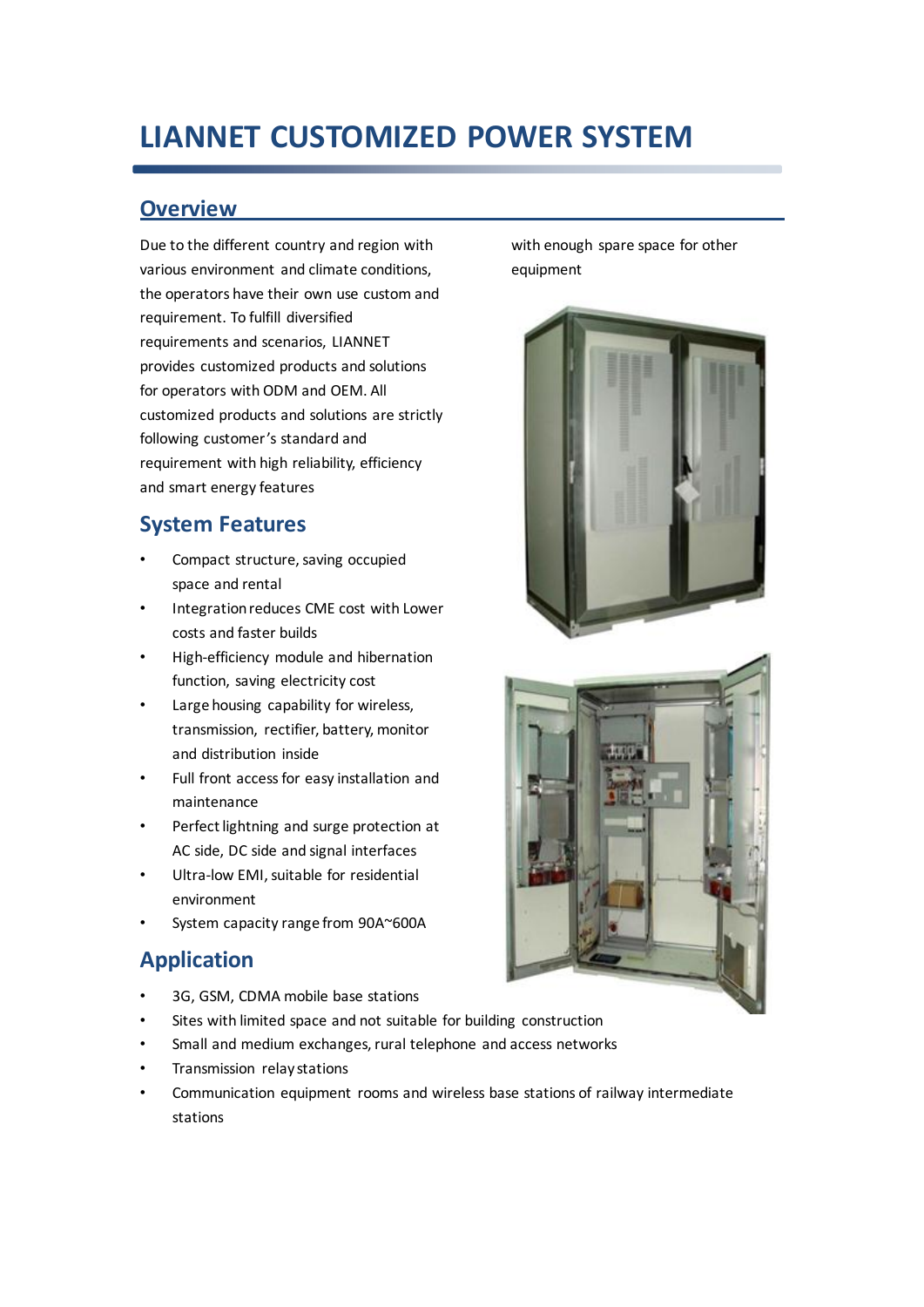## **LIANNET EMBEDDED SYSTEM**

#### **Overview**

LIANNET BDPE4860CR consists of 19"1U rack, Rectifier, Monitoring. The system provides -53.5VDC (-42~-58VDC) directly to the load and maintains the float voltage of the backup battery connected in parallel. The rectifiers with constant power characteristic supply the full power of 800W or 1600W over the specified output voltage range. Such a performance, as well as the optimum usage of space, technologically advanced rectifiers, choice of the ideal controller. Wide range of options, short assembly time are the key factors of success of this versatile power system.

## **System Features**

- Standard 19" 1U
- Minimize space needed for power in embedded applications
- Full interface with AC input, DC output and battery connection with easy user operation
- Hot-swappable, Full front access
- Wide operating temperature range (-20 to +55℃)and strong environment adaptability
- Full function for system controller with battery management ,load management ,rectifier management , energy management ,and monitor function
- High efficiency, >92% efficiency reduces power consumption for lower operating costs
- Compliant with global standards delivers quality ,performance and reliability no matter what the application or location demands
- Extra-wide input voltage range (90~280Vac) and

## **Specification**

| <b>Item</b>                          | <b>19" 1U rack</b>   |
|--------------------------------------|----------------------|
| Max Capacity                         | 800W/1600W           |
| <b>Rectifier Module</b>              | GRP4815D or GRP4830D |
| Dimension $W \times D \times H$ (mm) | 482.6×240×44         |
| Weight (Kg)                          | 9.6 <sub>kg</sub>    |

strong grid adaptability Controller and Rectifier support hot pluggable facilitates for future extensions





## **Application**

- UMTS/GSM/CDMA base stations
- Broadband access stations
- FTTX stations
- Transmission hub stations
- Satellite microwave stations
- Data communication device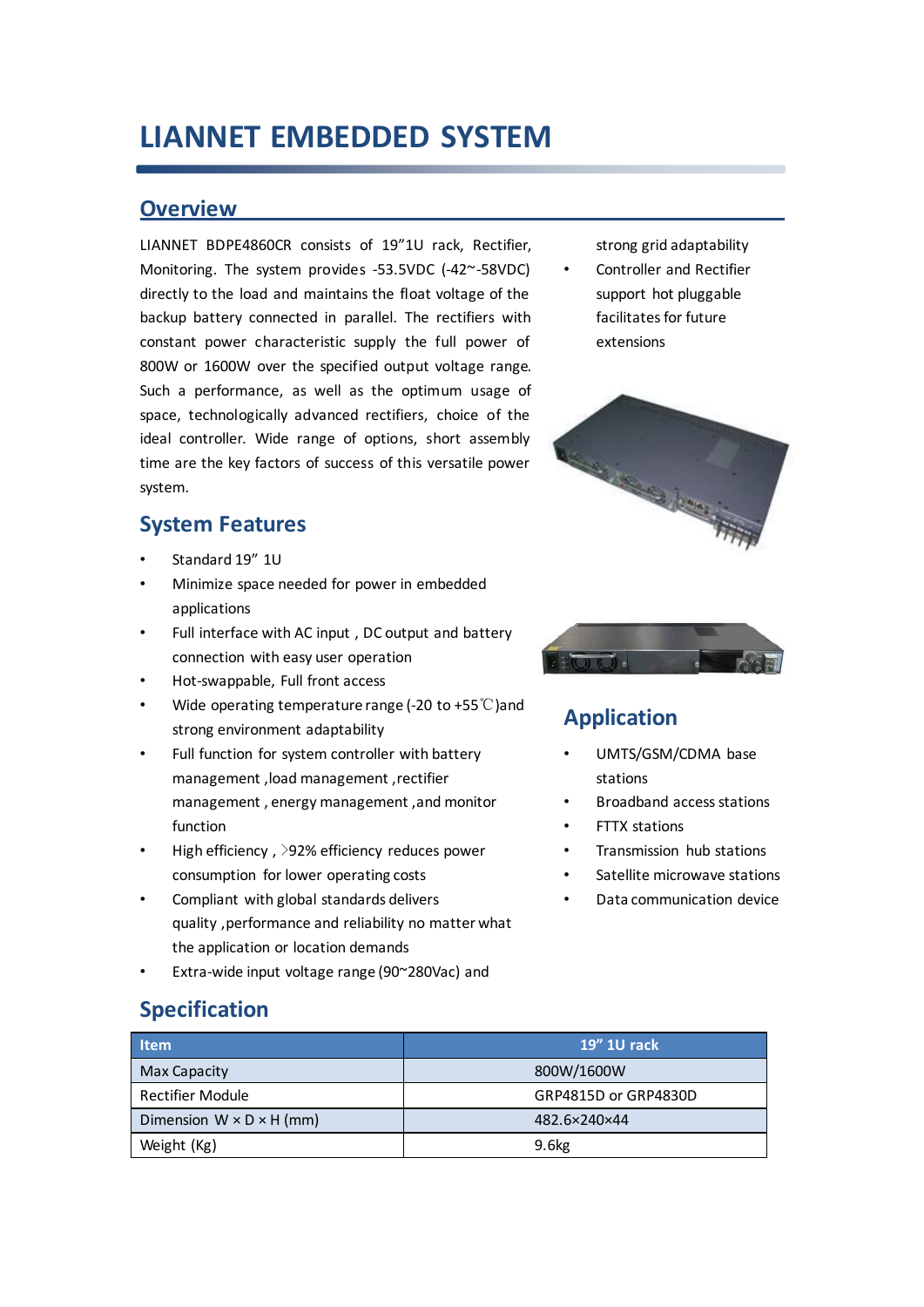## **LIANNET EMBEDDED SYSTEM**

#### **Overview**

LIANNET GPE4890 consists of 19"2U rack, Rectifier, Monitoring. The system provides -53.5VDC (-42~-58VDC) directly to the load and maintains the float voltage of the backup battery connected in parallel. The rectifiers with constant power characteristic supply the full power of 800W or 1600W over the specified output voltage range. Such a performance, as well as the optimum usage of space, technologically advanced rectifiers, choice of the ideal controller. Wide range of options, short assembly time are the key factors of success of this versatile power system.

#### **System Features**

- Standard 19" 2U,Optional GPE4890 or GPE4890A
- Adoption of active power factor compensation technology with power factor  $>$  0.98
- Wide operation range of AC input voltage:90~280Vac
- Hot-swappable, Full front access
- Wide operating temperature range (-20 to +55℃)and strong environment adaptability
- Full function for system controller with battery management ,load management ,rectifier management , energy management ,and monitor function
- High efficiency, >92% efficiency reduces power consumption for lower operating costs
- Compliant with global standards delivers quality ,performance and reliability no matter what the application or location demands
- Input over/under voltage protection
- Output over voltage/current protection

#### Output short current protection

- Auto current sharing
- Controller and Rectifier support hot pluggable facilitates for future extensions





**GPF4890A** 

## **Application**

- Small scale program controlled exchanges
- Access network
- Transmission equipment
- Mobile communication
- Satellite communication ground station
- Microwave communication

#### **Specification**

| <b>Item</b>                          | 19" 1U rack          |
|--------------------------------------|----------------------|
| Max Capacity                         | 4185W                |
| Rectifier Module                     | GRP4815D or GRP4830D |
| Dimension $W \times D \times H$ (mm) | 482.6×255×44         |
| Weight (Kg)                          | 14.5kg               |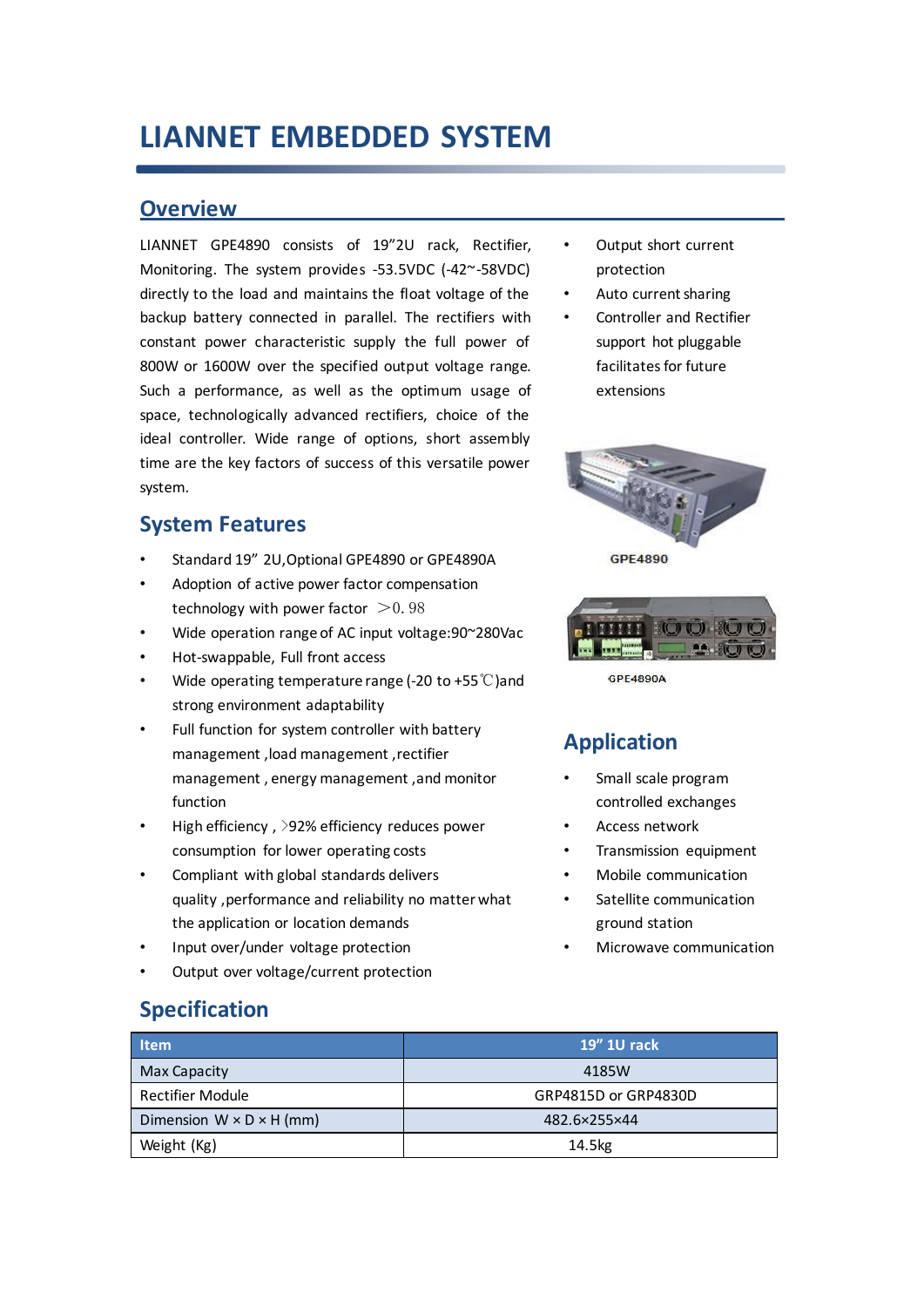## **LIANNET EMBEDDED SYSTEM**

#### **Overview**

LIANNET GPE48150A consists of 19"2U rack, Rectifier, Monitoring. The system provides -53.5VDC (-42~-58VDC) directly to the load and maintains the float voltage of the backup battery connected in parallel. The rectifiers with constant power characteristic supply the full power of 800W or 1600W over the specified output voltage range. Such a performance, as well as the optimum usage of space, technologically advanced rectifiers, choice of the ideal controller. Wide range of options, short assembly time are the key factors of success of this versatile power system.

### **System Features**

- Optional standard 19" 3U
- Adoption of active power factor compensation technology with factor  $>$  0.98
- Wide operation range of AC input voltage:90~280Vac
- Hot-swappable, Full front access
- Wide operating temperature range (-20 to +55℃)and strong environment adaptability
- Full function for system controller with battery management ,load management ,rectifier management , energy management ,and monitor function
- High efficiency, >92% efficiency reduces power consumption for lower operating costs
- Compliant with global standards delivers quality ,performance and reliability no matter what the application or location demands
- Input over/under voltage protection
- Output over voltage/current protection

#### Output short current protection

- Auto current sharing
- Controller and Rectifier support hot pluggable facilitates for future extensions



## **Application**

- Small scale program controlled exchanges
- Access network
- Transmission equipment
- Mobile communication
- Satellite communication ground station
- Microwave communication

#### **Specification**

| <b>Item</b>                          | 19" 1U rack          |
|--------------------------------------|----------------------|
| Max Capacity                         | 8125W                |
| <b>Rectifier Module</b>              | GRP4815D or GRP4830D |
| Dimension $W \times D \times H$ (mm) | 482.6×253×132        |
| Weight (Kg)                          | 23.5kg               |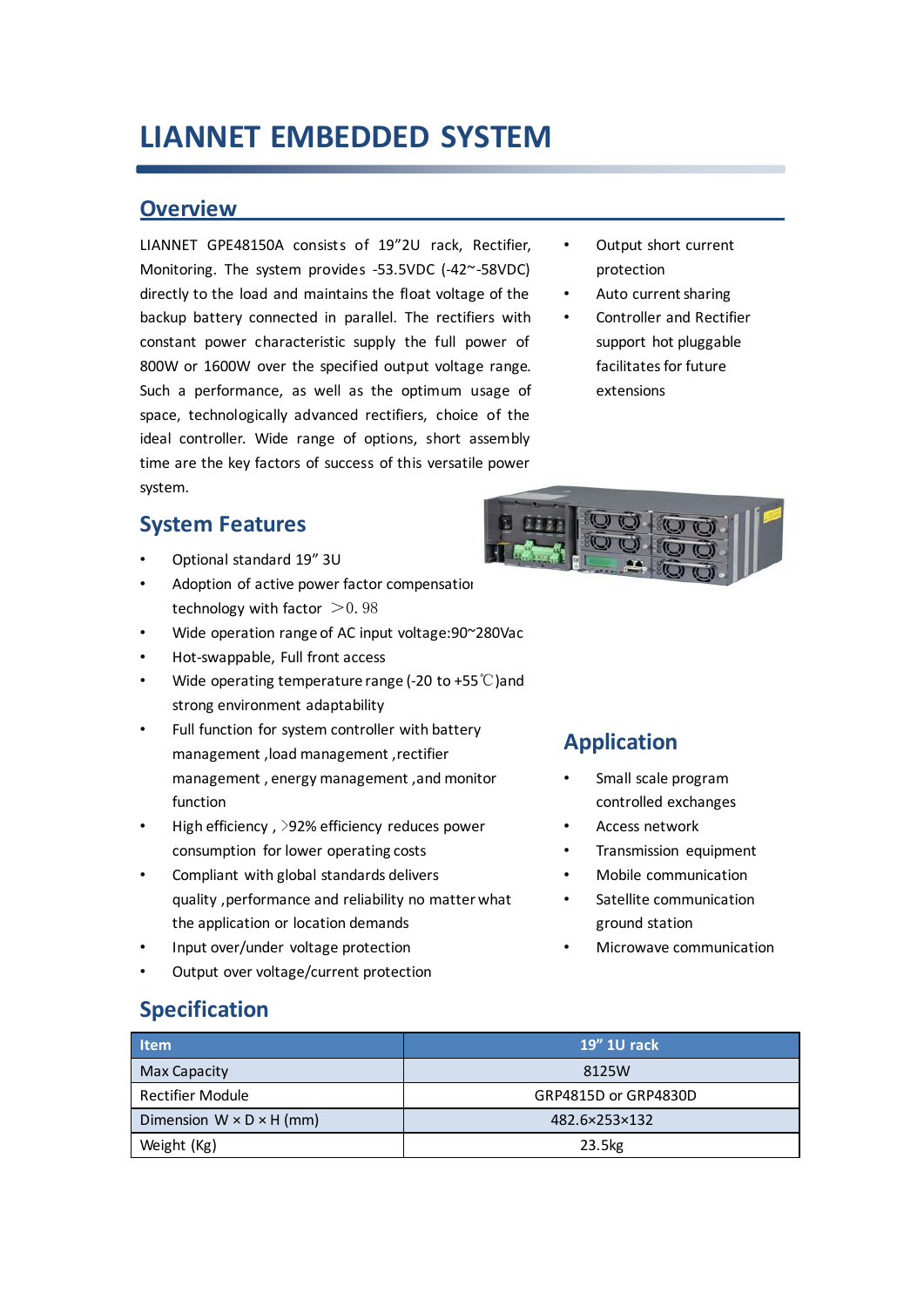## **LIANNET RECTIFIER**

#### **Overview**

GPR4815D & GPR4830D rectifier is optimized for the demanding power needs of wireless communications, enterprise and broadband access equipment .Requiring only 1U (44mm) of rack height, these compact rectifiers can provide up to 800Watts/1600Watts of power and operate up to 75°C.The small size can free up space to reduce system size.

## **Module Features**

- Low rectifier / Subrack height minimize space needed for power in embedded applications .DSP (Digital Signaling Processor) control, fewer components optimized operation and active load sharing for increased reliability.
- Compliant with global standards delivers quality performance and reliability no matter what the application or location demands.
- High efficiency ,>94% efficiency reduces power consumption for lower operation cots
- Hot pluggable facilitates future extensions
- Wide input voltage range operates in the most demanding environments where input voltage changes
- Wide temperature operating range -40℃ to +75℃ meets the harshest climatic environment requirement.





## **Specification**

- 800W/1600W@Vout>48VDC
- CE certified
- Wide input voltage range:  $80^\sim$ 300Vac
- Input voltage frequency range:  $45\sim$  65Hz
- Wide operating temperature range: -40° C $\sim$ +75°C (Deratde output at +45°C above)
- Relative humidity: ≤90%RH
- Altitude: ≤2500m
- Efficiency: 92%
- Power factor: 0.98

## **Dimension and Weight**

| Item     | Dimension(HxWxD) mm | Weight (Kg) |
|----------|---------------------|-------------|
| GPR4815D | 41.6×116.5×208      | 15          |
| GPR4830D | 41.6×116.5×208      | 1.5         |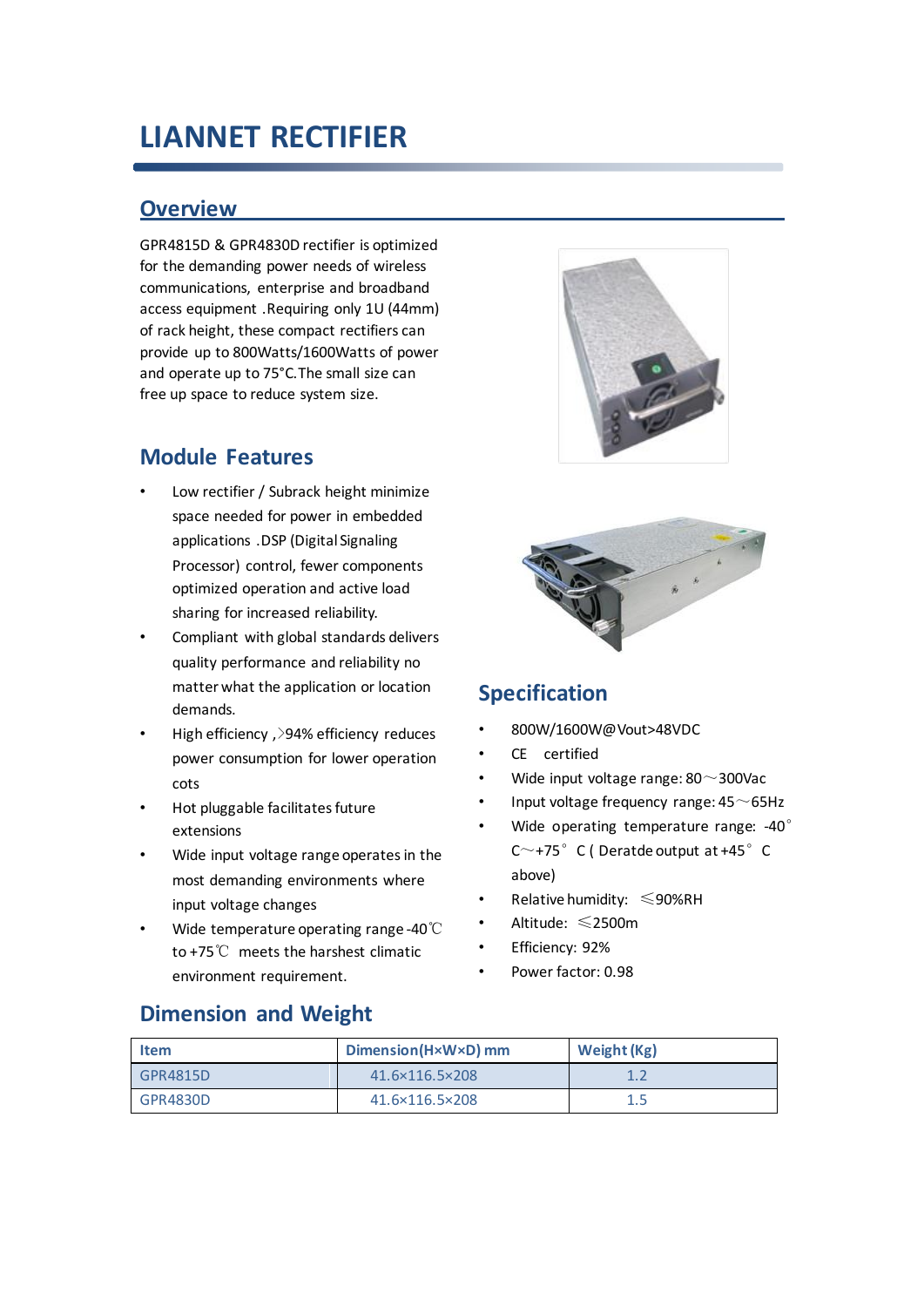## **Specifications**

| <b>Input</b>        |      |      |      |             |                        |
|---------------------|------|------|------|-------------|------------------------|
| <b>Parameter</b>    | Min. | Type | Max. | <b>Unit</b> | <b>Remarks</b>         |
| Input Voltage Range | 90   | 220  | 280  | Vac         |                        |
| Input Frequency     | 45   | 50   | 65   | Hz          | Rated load             |
| Input Current       |      |      | 6.8  | Α           |                        |
| <b>Power Factor</b> | 0.98 |      |      |             | Rated input/rated load |

| <b>Output</b>                  |          |      |      |      |                                                                                                                                               |
|--------------------------------|----------|------|------|------|-----------------------------------------------------------------------------------------------------------------------------------------------|
| <b>Parameter</b>               | Min.     | Typ. | Max. | Unit | <b>Remarks</b>                                                                                                                                |
| Output Voltage Range           | 36       | 53.5 | 58   | Vdc  |                                                                                                                                               |
| Output Current Range           | $\Omega$ | 15   |      | A    | 176~280Vac Input                                                                                                                              |
| Regulation                     |          |      | ±1   | $\%$ |                                                                                                                                               |
| Weighted<br>Psophometric Noise |          |      | 2    | mV   |                                                                                                                                               |
| <b>Wide Frequency Noise</b>    |          |      | 50   |      | (3.4KHz <sub>150KHz</sub> )                                                                                                                   |
| Voltage                        |          |      | 20   | mV   | $(150KHz \sim 30MHz)$                                                                                                                         |
| Ripple (Vp-p)                  |          |      | 200  | mV   | Rated input/output, with<br>0.1uF film capacitor and<br>10uF high frequency<br>electrolyte capacitor,<br>oscilloscope band width of<br>20MHz. |
| Output Power                   | $\Omega$ | 800  |      | W    | 176-280Vinput, see<br>remark 1                                                                                                                |
|                                | $\Omega$ | 400  |      | W    | 90-<176V input, see<br>remark 1                                                                                                               |
| Output Efficiency              | >92      |      |      | $\%$ | 220V AC input                                                                                                                                 |
|                                | >83      |      |      | %    | 110V AC input                                                                                                                                 |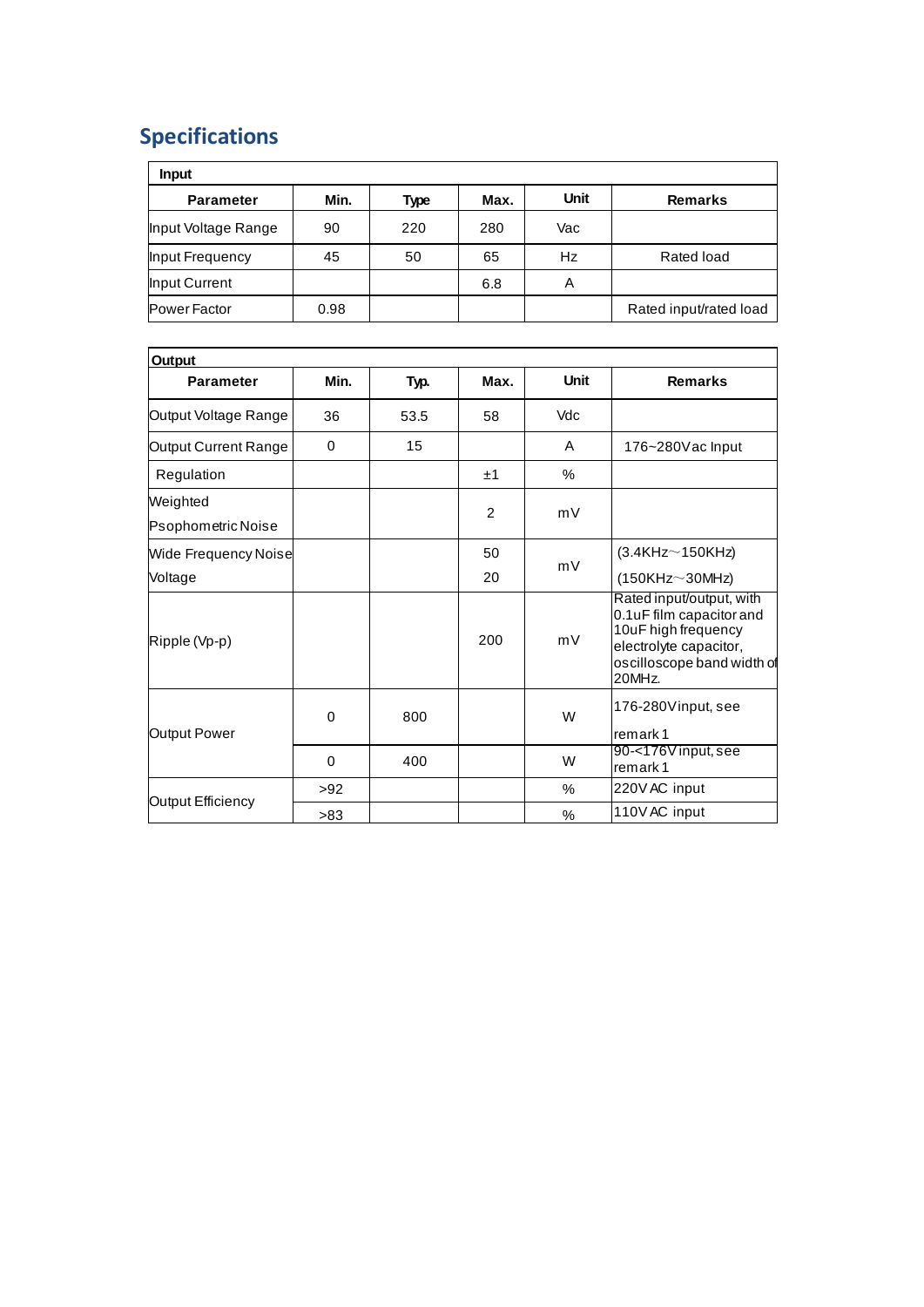## **LIANNET MONITORING**

#### **Overview**

The LM500 controller is the local control unit used in the -48V/24V DC power system. It realizes the data sample, data record, alarm management, battery management, load management, and operating interface of the DC power system. Al so has the RS232 or Ethernet interface for site monitor .The LM500 also has special functions to maximum the customer's using value like Energy saving function, battery mid voltage measurement , auto battery test function, inner web browser, intelligent programmable logic control (PLC) function .The LM500 is designed for Global telecom application ,withstands high telecom standard and requirement ,high reliability and availability.



#### **Module Features**

- All function integrated in the controller( Ethernet function selectable)
- 1UX2U size with 219mm depth back gold finger interface with stand hot plug facility.
- Compliant with global standards delivers quality performance and reliability no matter what the application or location demands
- Flexible and scalable to satisfy customer different requirement
- Sophisticated float and boost charge management to prolong the battery life
- Compatible with -48V and +24V DC power system
- Wide temperature operating range (-40 $^{\circ}$  C to +65 $^{\circ}$ C ) meets the harshest climatic environment requirements

#### **Dimensions and Weight**

| <b>Item</b> | Dimension(H×W×D) mm | Weight (Kg) |
|-------------|---------------------|-------------|
| LM500       | 42X88X219           | 0.8         |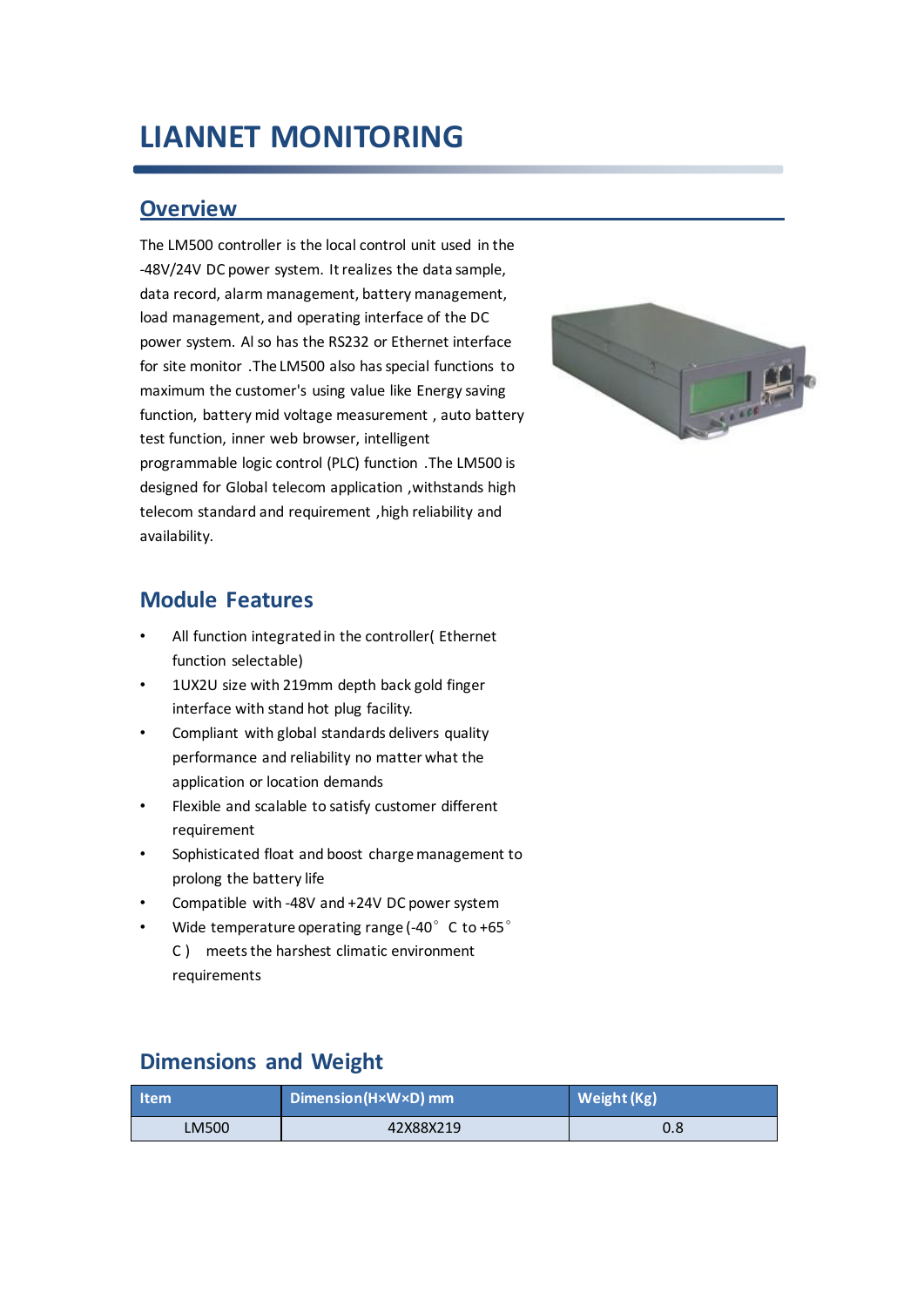## **LIANNET OPzV GEL BATTERY**

#### **Overview**

OPzV series is Valve Regulated Lead Acid battery adopting immobilised GEL and Tubular .Plate technology, offering high reliability and stable performance .The OPzV series is designed and manufactured according to DIN standards, with die-casted positive grid and patented Active material formula, they exceed the DIN standard values. They offer 20+ years design life in float service at 25 °C and are more suitable for cyclic use under extreme operating conditions.

Suitable for power supply in telecommunication. photovoltaic / wind energy storage and UPS applications.

#### **Feature**

- ·Capacity range (C10): 200Ah—3000Ah
- ·Floating design life: 20 years at 25℃
- ·Cycle life: 1500 at 80%DOD and 3500 at 25%DOD
- ·Self discharge rate ≤2% month
- ·High charge acceptance performance:
- ·Wide operation temperature : -40℃~+75℃
- ·Storage life :After fully charged, it can be storage about 2 years at 20℃
- · Good deep discharge recovery performance
- ·Electrolyte : GEL electrolyte use import silica, special technician make it in a gel immobilized state , more safe than AGM type battery special additives makes it very stable , lower internal resistance and no stratification
- ·Positive plate : Tubular type, with die-casting Pb-Ca grid, it has very good corrosion resistance and very long service life.
- ·Negative plate :Pasted flat type radial grid designed, good high rate discharge performance;
- ·Separator : PVC-SiOz separator imported from Europe, low internal resistance, high

pore rate and long life

- ·Flooded electrolyte design : Contain more electrolyte like a flooded battery, space between plates and separators are full of electrolyte thus means good heating capacity and avoid "thermal runaway"
- ·Safety valve , has good sensitivity safe and reliable , equipment with double flame arrester/acide filter
- ·Battery case: Made of high strength ABS and durable design



## **Application**

- ·Telecommunication
- ·Photovoltaic/Wind Energy
- ·UPS
- ·Solar power system
- ·Power storage plant
- ·Military

#### **Compliant Standards**

- ·IEC60896-21/22-2004
- ·DIN43539-T5
- ·IEC61427-2005
- ·YDT/T1360-2005
- ·Passed ISO9001,ISO14001,OHSAS18001,UL,CE certificate